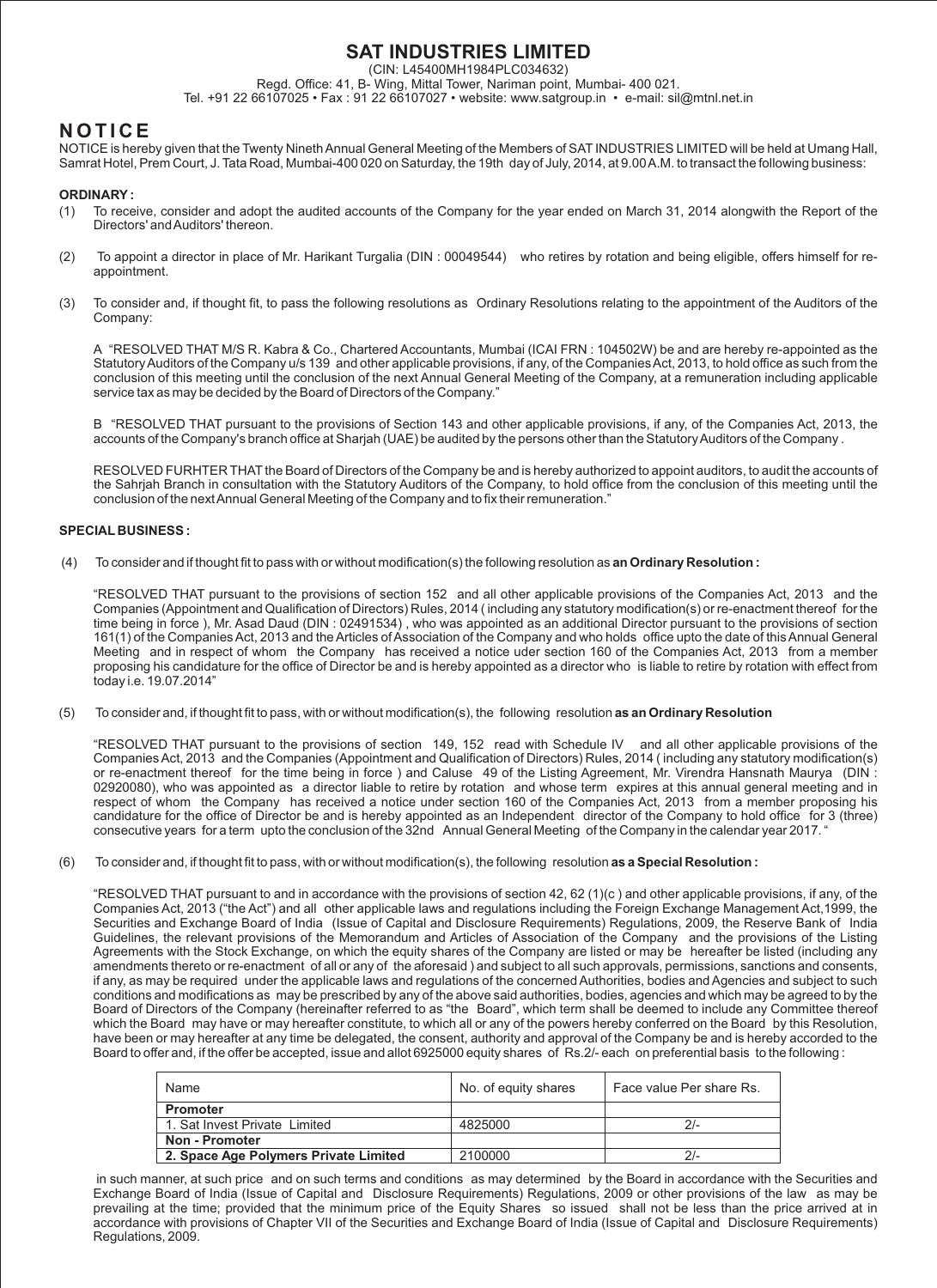RESOLVED FURTHER that without prejudiced to the generality of the above, the relevant date as per the Securities and Exchange Board of India (Issue of Capital and Disclosure Requirements) Regulations, 2009, for determination of price of the equity shares to be issued and allotted, is 30 days prior to this Annual General Meeting i.e.19.07.2014. is 19.06.2014

"RESOLVED FURTHER THAT the Equity shares so issued shall rank pari passu in all respect including dividend with the existing equity shares of the Company."

"RESOLVED FURTHER THAT the new shares to be issued to be listed on the Stock Exchanges at which the shares are already listed/proposed to be listed by the Company."

"RESOLVED FURTHER THAT for the purpose of giving effect to these resolutions the Board be and is hereby authorized to do all such acts, deeds, matters and things, as it may in its absolute discretion considers necessary, proper or desirable and to settle any question, difficulty or doubt that may arise in regard to the offer /issue, allotment and utilization of the proceeds and further to do all such acts, deeds matters and things and to finalise and execute all documents and writings as may be proper, desirable or expedient, as it may deem fit."

(7) To consider and, if thought fit to pass, with or without modification(s), the following resolution **as a Special Resolution :**

"RESOLVED THAT pursuant to and in accordance with the provisions of section 42,62(1)( c) and other applicable provisions, if any, of the Companies Act, 2013 ("the Act") and all other applicable laws and regulations including the Foreign Exchange Management Act,1999, the Securities and Exchange Board of India (Issue of Capital and Disclosure Requirements) Regulations, 2009, the Reserve Bank of India Guidelines, the relevant provisions of the Memorandum and Articles of Association of the Company and the provisions of the Listing Agreements with the Stock Exchange, on which the equity shares of the Company are listed or may be hereafter be listed (including any amendments thereto or re-enactment of all or any of the aforesaid ) and subject to all such approvals, permissions, sanctions and consents ,if any, as may be required under the applicable laws and regulations and of concerned Authorities, bodies and Agencies and subject to such conditions and modifications as may be prescribed by any of the above said authorities , bodies ,agencies and which may be agreed to by the Board of Directors of the Company (hereinafter referred to as "the Board" , which term shall be deemed to include any Committee thereof which the Board may have or may hereafter constitute , to which all or any of the powers hereby conferred on the Board by this Resolution, have been or may hereafter at any time be delegated ), the consent, authority and approval of the Company be and is hereby accorded to the Board to create, offer, and allot,, from time to time , in one or more tranches , upto 4000000 (forty lakhs only ) Warrants on preferential basis to Sat Invest Private Limited , entitling the holder of each warrant , from time to time to apply for and obtain allotment of one equity share of Rs.2/- ( Rupees two only) each fully paid up against such warrant ( hereinafter referred to as the " Warrants") , in one or more tranches not exceeding 18 months from the date of allotment of warrants, in such manner , at such price and on such terms and conditions as may determined by the Board in accordance with the Securities and Exchange Board of India (Issue of Capital and Disclosure Requirements) Regulations, 2009 or other provisions of the law as may be prevailing at the time; provided that the minimum price of the Warrants so issued shall not be less than the price arrived at in accordance with provisions of Chapter VII of the Securities and Exchange Board of India (Issue of Capital and Disclosure Requirements) Regulations, 2009.

RESOLVED FURTHER that without prejudice to the generality of the above, the relevant date as per the Securities and Exchange Board of India (Issue of Capital and Disclosure Requirements) Regulations, 2009., for determination of price of the equity shares to be issued and allotted upon exercise of the rights attached to the Warrants referred to above, is 30 days prior to this Annual General Meeting i.e.19.07.2014. is 19.06.2014.

RESOLVED FURTHER THAT without prejudiced to the generality of the foregoing, the Board be and is hereby authorized to prescribe with respect to the aforesaid issue of the Warrants all or any of the terms or any combination of terms thereof in accordance with all applicable laws, bye-laws, rules, guidelines etc.

RESOLVED FURTHER THAT the Equity Shares issued pursuant to exercise of Warrants shall be subject to the Memorandum and Articles of Association of the Company and shall upon being so issued and allotted rank pari passu in all respects including dividend with the existing Equity Shares of the Company.

RESOLVED FURTHER THAT the new shares to be issued consequent upon the exercise of option attached with the Warrants to be listed on the Stock Exchange at which the shares are already listed/proposed to be listed by the Company.

RESOLVED FURTHER THAT for the purpose of giving effect to the above resolution and any offer, issue and allotment of above stated Warrants/ Equity Shares, the Board be and is hereby authorised to take all such actions, give all such directions and do all such acts, deeds and things as may be necessary, desirable or incidental thereto and matters connected therewith including without limitation to issue and sign all such documents, instruments and writings and to pay any fees, costs, charges and other outgoings in relation thereto and to settle all questions, to give such directions that may be necessary or arise in regard to or in connection with any such offer, issue or allotment of Warrants /Equity Shares and utilization of the issue proceeds, as it may, in its absolute discretion, deem fit and any such action, decision or direction of the Board shall be binding on all members."

(8) To consider and if thought fit, to pass, with or without modification(s), the following resolution **as a Special Resolution :**

"RESOLVED THAT pursuant to section 186 and other applicable provisions, if any, of the Companies Act,2013 or of any other law for the time being in force and subject to the approval, permissions, sanctions of the financial institutions /banks and the Central Government and/or Reserve Bank of India or any other authority (ies), where necessary, the Board of Directors of the Company be and is hereby authorised to invest by purchase/acquire/subscribe equity shares of Genext Venture FZC, in excess of the limits prescribed under section 186 of the Companies Act,2013, on such terms and conditions as they may, in their absolute discretion, deem beneficial and in the interest of the Company, upto an aggregate amount of Rs.500 lakhs."

RESOLVED FURTHER THAT the Board of Directors be and is hereby authorised to do all such acts, deeds, matters and things as may be necessary or desirable to give effect to this resolution."

41, B- Wing , Mittal Tower Nariman Point ,Mumbai - 400 021 **Harikant Turgalia Harikant Turgalia** Dated : 19.06.2014 Wholetime Director

**Registered Office : By Order of the Board of Directors**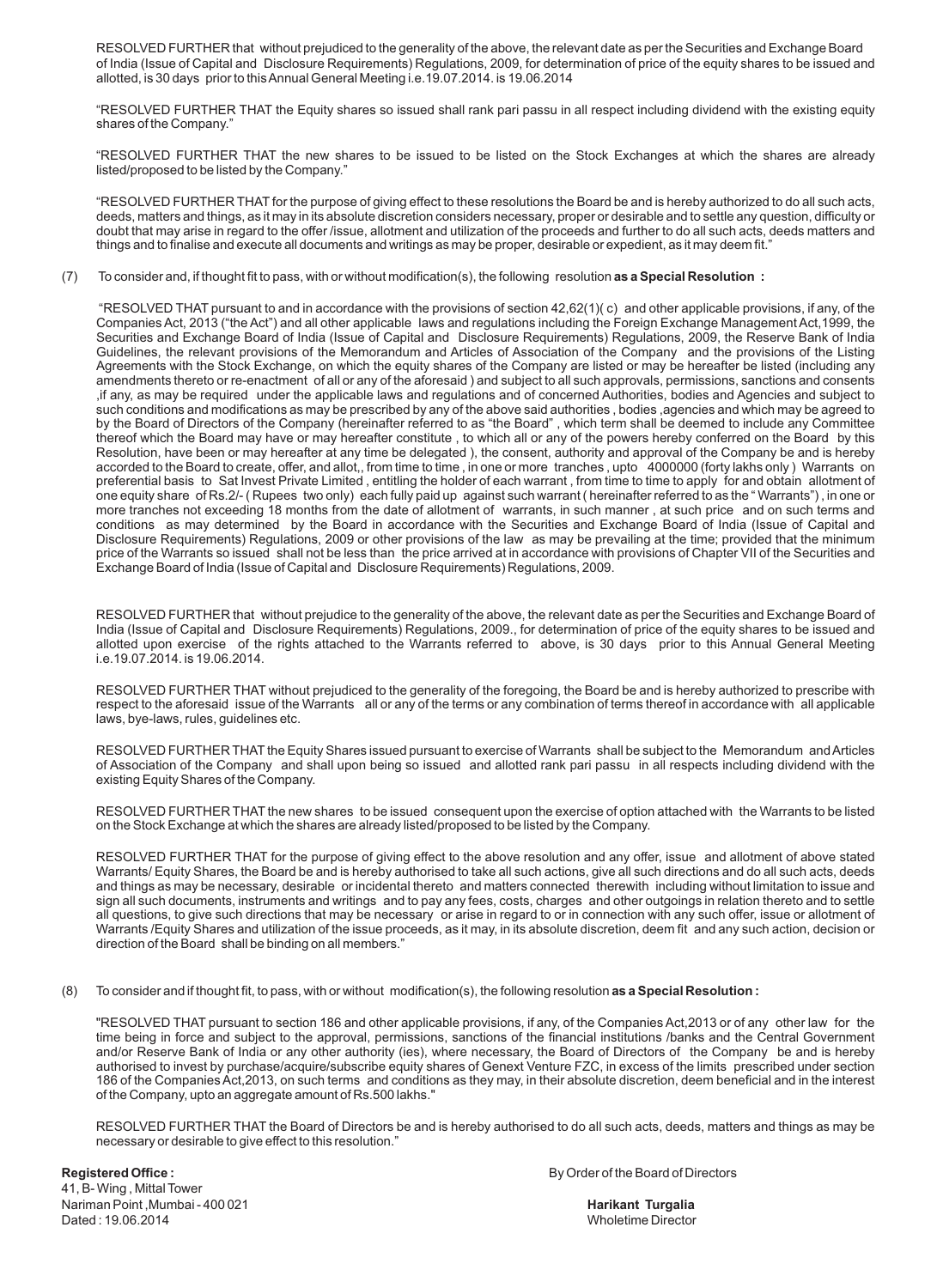#### **Note :**

- 1. A MEMBER ENTITLED TO ATTEND AND VOTE AT THE MEETING IS ENTITLED TO APPOINT A PROXY TO ATTEND AND VOTE INSTEAD OF HIMSELF AND THE PROXY NEED NOT BE A MEMBER OF THE COMPANY. A person can act as proxy on behalf of the members not exceeding 50 (fifty) and holding in the aggregate not more than 10(ten) percent of the total share capital of the Company. PROXIES IN ORDER TO BE EFFECTIVE MUST BE RECEIVED BY THE COMPANY NOT LESS THAN 48 HOURS BEFORE THE MEETING. Proxies submitted on behalf of the Companies, socitieis etc. must be supported by an appropriate resolution / authority, as applicable.
- 2. The Register of Members and Share Transfer Books of the Company shall remain closed from 16.07.2014 to 19.07.2014 (both days inclusive).
- 3. A Statement pursuant to Section 102(1) of the Companies Act, 2013 of, in respect of items no. 3 to 8 of the Notice as set out above, is annexed hereto.
- 4. Members are requested to bring their copies of the Annual Report at the time of attending the Annual General Meeting.
- 5. Any query related to accounts should be notified to the Company at least 7 days before the date of the Annual General Meeting.
- 6. The Securities and Exchange Board of India has mandated compulsory trading of the Company's equity shares in demat form for all the investors. The International Securities Identification number (ISIN) code is INE 065D01027.
- 7. Members who have not registered their e-mail addresses so far are requested to register their e-mail address for receiving all communication including Annual Report, Notices, Circulars, etc. from the Company electronically.

#### **Annexure to Notice**

#### **Item no.3**

(a) The Board of Directors of the Company have on the recommendation of the Audit Committee proposed that M/S R. Kabra & Co., Chartered Accountants, Mumbai be re-appointed as the Statutory Auditors of the Company and to hold the office from the conclusion of this meeting till the conclusion of the next Annual General Meeting of the Company. M/S R. Kabra & Co., Chartered Accountants, Mumbai have forwarded their certificates to the Company stating that their re-appointment,if made, will be within the criteria provided under section 141 in that behalf in the Companies Act,2013

(b) The Board of Directors of the Company on the recommendations of the Audit Committee decided to have the accounts of the Sharjah Branch (UAE) of the Company be audited by a person other than the statutory Auditors of the Company in accordance with the provisions of section 143 of the Companies Act,2013.

The resolutions as in this item of Notice are accordingly commended for the acceptance of the members.

#### **Item no. 4**

The Board of Directors of the Company appointed, pursuant to the provisions of Section 161(1) of the Act and its articles of Association of the Company, Mr. Asad Daud as an Additional Director of the Company with effect from 22.04.2014.

In terms of the provisions of Section 161(1) of the Act, Mr. Asad Daud would hold office upto the date of the ensuing Annual General Meeting The Company has received a notice in writng from a member alongwith the deposit of requisite amount under Section 160 of the Act proposing the candidature of Mr. Asad Daud for the office of Director of the Company.

Mr. Asad Daud is not disqualified from being appointed as a Director in terms of Section 164 of the Act and has given his consent to act as a Director.

Brief resume of Mr. Asad Daud, nature of his expertise in specific functional area and names of the Companies in which he holds directorship and membership/Chairmanship of Board committees, shareholding and relationship between directors interse as stipulated under clause 49 of the Listing Agreement with the Stock Exchanges are provided in the Corproate Governance Report forming part of the Annual Report

Mrs. Shehnaz D Ali and Mr. Asad Daud and their relatives to the extent of their shareholding in the Company may be deemed to be concerned or interested financially or other wise in the appointment of Mr. Asad Daud .

Save and except the above, none of other Directors /key Managerial Personnel of the Company / their relatives are in any way, concerned or interested financially or otherwise in the resolution set out at item no. 4 of the Notice.

The Board commends the Ordinary Resolution set out at item no. 4 of the Notice for approval of the members.

#### **Item no. 5**

Mr. Virendra Hansnath Maurya is an independent director of the Company and has held the position as such more than 3 (three ) years.

The Securities and Exchange Board of India (SEBI) has amended Clause 49 of the Listing Agreement inter alia stipulating the conditions for the appointment of independent director by a listed Company.

It is proposed to appoint Mr. Virendra Hansnath Maurya as an independent director under section 149 of the Act and Clause 49 of the Listing agreement to hold office for 3 (three) consecutive years for a term upto the conclusion of the 32nd Annual General Meeting of the Company in the Calendar year 2017.

Mr. Virendra Hansnath Maurya is not disqualified from being appointed as a Director in terms of section 164 of the Act and have given his consent to act as a Director.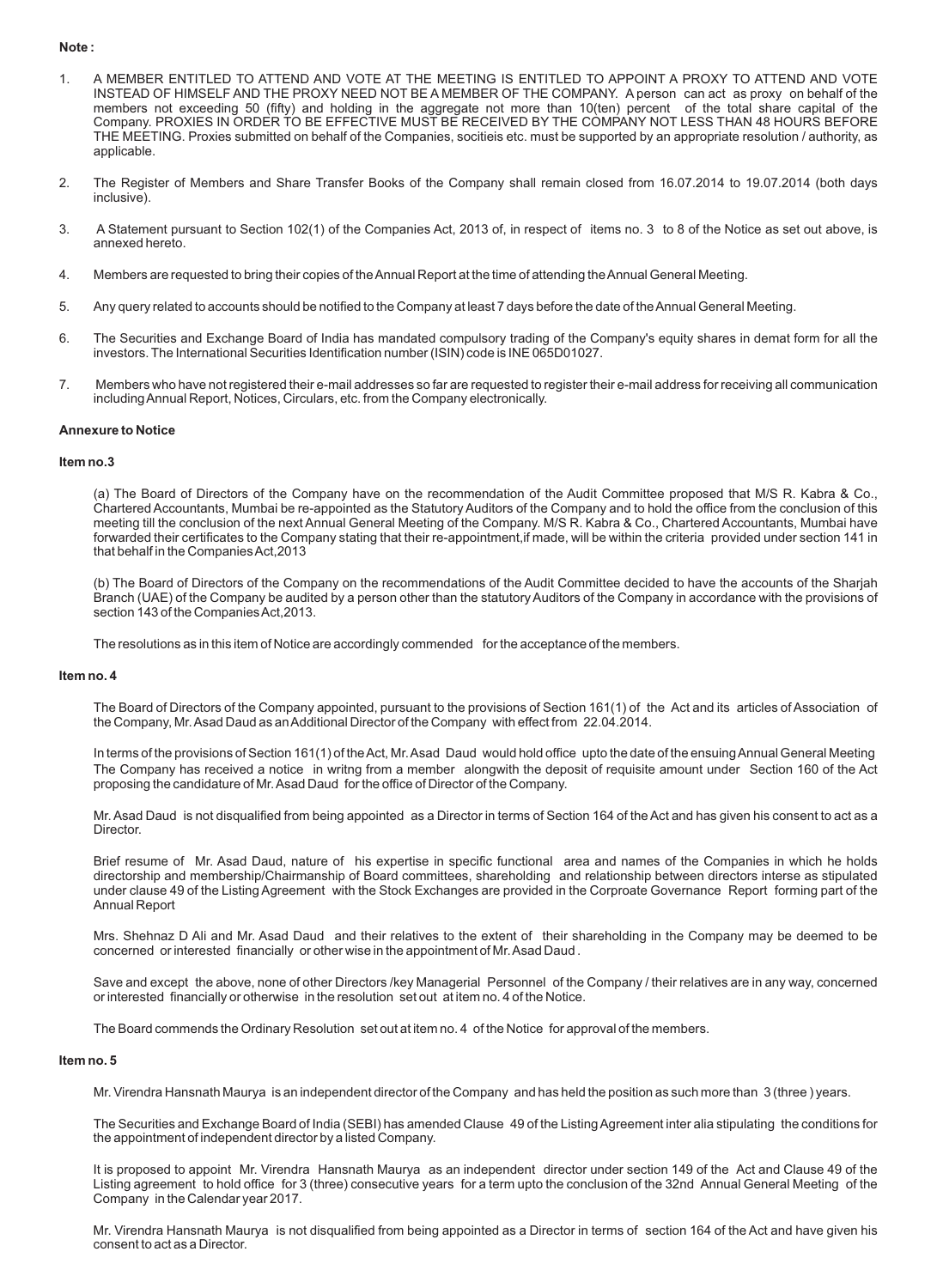The Company has received a notice in writing from the member of the Company alongwith the deposit of requisite amount under section 160 of the Act proposing his candidature for the office of the Director of the Company.

The Company has received a declaration from Mr. Virendra Hansnath Maurya that he meets with the criteria of independence as prescribed both under sub-section (6) of Section 149 of the Act and under Clause 49 of the Listing Agreement.

In the opinion of the Board, Mr Virendra Hansnath Maurya fulfills the conditions for appointment as an independent Director as specified in the Act and the Listing Agreement and is independent of the Management.

Brief resume of Mr. Virendra Hansnath Maurya, nature of his expertise in specific functional area and names of the Companies in which he holds directorship and membership/Chairmanship of Board committees, shareholding and relationship between directors interse as stipulated under clause 49 of the Listing Agreement with the Stock Exchanges are provided in the Corporate Governance Report forming part of the Annual Report.

Copy of the draft letter for appointment of Mr. Virendra Hansnath Maurya as Independent Director setting out the terms and conditions is available for inspection by members at the Registered Office of the Company.

This statement may also be regarded as a disclosure under Clause 49 of the Listing Agreement with the Stock Exchange.

Mr. Virendra Hansnath Maurya is interested in the resolution set out at item no. 5 of the Notice with regard to his appointment.

The relatives of Mr. Virendra Hansnath Maurya may be deemed to be interested in the resolution set out at item no. 5 of the notice to the extent of their shareholding interest, if any, in the Company.

Save and except the above, none of the Directors /key Managerial Personnel of the Company/ their relatives are, in any way, concerned or interested, financially or otherwise in this resolution.

The Board commends the Ordinary Resolution set out at item no. 5 of the Notice for approval by the shareholders.

#### **Item no. 6 & 7**

The Company is engaged in the business of global trading. In order to expand its existing activities more vigorously and increase its competitiveness in the domestic market as well as in international market needs to strengthen its financial position by augmenting long term resources. To pursue the above object, in the past the Company has borrowed funds and the same is still outstanding. To further expand the activities of the Company, the Company requires fund on long term basis. To raise the funds from the public by way of issue of further share capital is a time consuming and costlier looking to the size of the funds. To meet the situation Sat Invest Private Limited – the promoter of the Company has agreed to invest funds in the Company by way of equity shares. In addition to the promoters, some other person who is investor has also agreed to invest in the Company. In the circumstances the Board of Directors of the Company thought it prudent to offer and allot on preferential basis to:

#### **Promoters :**

- (a) 4825000 Equity shares of Rs.2/- each .
- (b) 4000000 Warrants. Entitling the holder of the warrant to apply and subscribe one equity share of Rs. 2/- each in the capital of the Company against one Warrant.

#### **Non –Promoters:**

(a) 21,00,000 Equity Shares of Rs. 2/- each.

The price at which such equity shares and warrants are proposed to be allotted shall not be less than price determined as per the Regulation 76 of the Securities and Exchange Board of India (Issue of Capital and Disclosure Requirements) Regulations, 2009 as amended. Currently, the Securities and Exchange Board of India (Issue of Capital and Disclosure Requirements) Regulations, 2009 as amended provide that the issue of shares and warrant convertible into equity shares on a preferential basis can be made at a price not less than the higher of the following :

The average of the weekly high and low of the closing prices of the related equity shares quoted on a recognized Stock Exchange during the 26 weeks preceding the relevant date ; OR the average of the weekly high and low of the closing prices of the related equity shares quoted on recognized Stock Exchange during the two weeks preceding the relevant date.

The amount of the proposed issue will be utilized for the purpose of payments of the unsecured loans, expansion, diversification, modernization, acquisition, amalgamation, investments (domestic or overseas), working capital or any other purpose as the Board may deem fit in its absolute discretion.

Certain disclosures as required Preferential Issue Guidelines by the Securities and Exchange Board of India (Issue of Capital and Disclosure Requirements) Regulations, 2009, as amended are as under:

#### **(i) The Object of the Issue:**

As mentioned here in above that the object of the issue is to re-pay the unsecured loans, expansion, diversification, modernization, acquisition, amalgamation, investments (domestic or overseas), working capital or any other purpose as the Board may deem fit in its absolute discretion.

#### **(ii) Intention of Promoters /Directors/Key Managerial persons to subscribe to the offer :**

Promoters/Directors /Key Managerial Persons except those mentioned herein below have no intention to subscribe the offer.

| S.No. | Name of person             | Promoter | No. of equity shares to   No. of share warrants<br>be subscribed | to be subscribed |
|-------|----------------------------|----------|------------------------------------------------------------------|------------------|
| . റ∙  | Sat Invest Private Limited | Promoter | 4825000                                                          | 4000000          |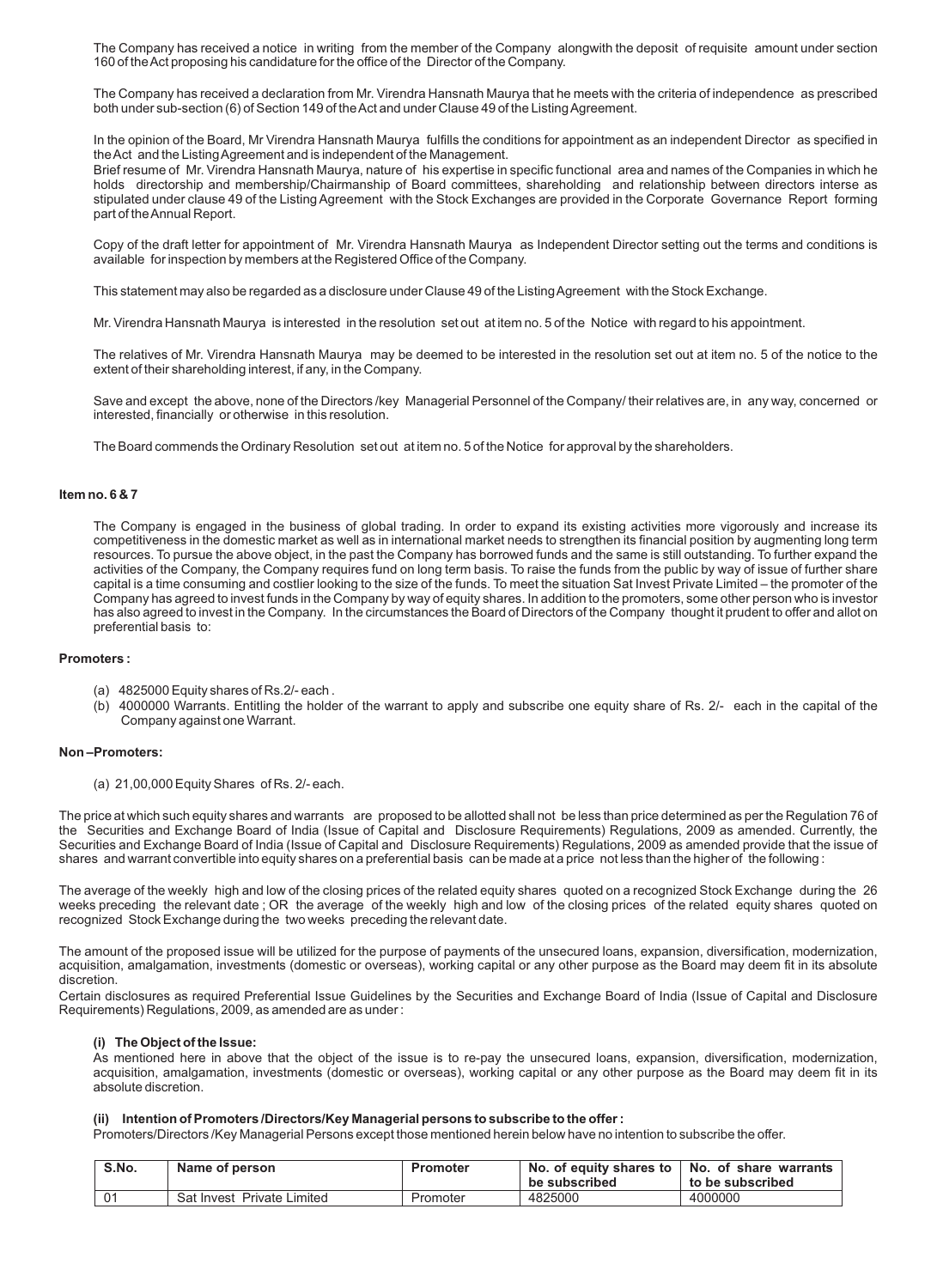## **(iii) Shareholding pattern before and after the issue :**

The total issued and paid up Equity Capital of the Company as of date this notice comprises of 39075000 Equity Shares of Rs. 2/- each . The shareholding pattern before and after the date of allotment (assuming all the warrants are fully exercised) is as follows:

| Category                                   | <b>Existing Shareholding</b><br>pattern |                            | Subsequent to proposed<br>Preferential Equity issue |                                 | Subsequent to exercise of proposed<br>warrants |                          |
|--------------------------------------------|-----------------------------------------|----------------------------|-----------------------------------------------------|---------------------------------|------------------------------------------------|--------------------------|
|                                            | of<br>share<br>No.<br>held              | %of<br>existing<br>capital | No. of share                                        | %of<br>increase<br>d<br>capital | No. of share                                   | %of<br>increased capital |
| A. Promoter's holding                      |                                         |                            |                                                     |                                 |                                                |                          |
| 1. Promoters                               |                                         |                            |                                                     |                                 |                                                |                          |
| - Indian Promoters                         | 145110000                               | 37.13                      | 19335000                                            | 42.03                           | 23335000                                       | 46.67                    |
| - Foreign Promoters                        | $\Omega$                                | 0                          | 0                                                   | 0                               | 0                                              | 0                        |
| 2. Person acting in concert                | $\Omega$                                | $\Omega$                   | $\Omega$                                            | $\Omega$                        | U                                              | $\Omega$                 |
| SUB-TOTAL                                  | 14510000                                | 37.13                      | 19335000                                            | 42.03                           | 23335000                                       | 46.67                    |
| B. Non-Promoters holding                   |                                         |                            |                                                     |                                 |                                                |                          |
| 3. Institutional Investors                 | 0                                       | $\mathbf 0$                | 0                                                   | $\Omega$                        | $\Omega$                                       | $\Omega$                 |
| a.Mutual Funds and UTI                     | $\mathbf 0$                             | $\mathbf 0$                | 0                                                   | $\mathbf 0$                     | 0                                              | 0                        |
| b.Banks, Financial Institutions,           | $\mathbf 0$                             | $\mathbf 0$                | 0                                                   | $\mathbf 0$                     | 0                                              | $\Omega$                 |
| Insurance<br>companies, (Central, state    | $\Omega$                                | $\mathbf{0}$               | $\Omega$                                            | $\Omega$                        | $\Omega$                                       | $\Omega$                 |
| Govt.Institutions/non-government<br>Instt. | $\Omega$                                | $\Omega$                   | 0                                                   | $\Omega$                        | $\Omega$                                       | 0                        |
| c.Flls                                     | $\mathbf 0$                             | $\mathbf 0$                | 0                                                   | $\mathbf 0$                     | 0                                              | $\mathbf 0$              |
| <b>SUB-TOTAL</b>                           | $\mathbf 0$                             | 0                          | 0                                                   | $\Omega$                        | $\Omega$                                       | 0                        |
| 4. Others                                  |                                         |                            |                                                     |                                 |                                                |                          |
| a. Private Corporate Bodies                | 15688894                                | 40.15                      | 17788894                                            | 38.67                           | 17788894                                       | 35.58                    |
| b. Indian Public                           | 8449800                                 | 21.63                      | 8449800                                             | 18.37                           | 8449800                                        | 16.90                    |
| c. NRIs/OCBs                               | 25375                                   | 0.06                       | 25375                                               | 0.06                            | 25375                                          | 0.05                     |
| d. (Clearing Members)                      | 400931                                  | 1.03                       | 400931                                              | 0.87                            | 400931                                         | 0.80                     |
| SUB-TOTAL                                  | 24565000                                | 62.87                      | 26665000                                            | 57.97                           | 26665000                                       | 53.33                    |
| <b>GRAND TOTAL</b>                         | 39075000                                | 100.00                     | 46000000                                            | 100.00                          | 50000000                                       | 100.00                   |

#### **(iv) Proposed time limit within which the allotment shall be complete :**

The allotment is to be completed within 15 days of passing of the Resolutions in accordance with the Regulation 74(1) of the Securities and Exchange Board of India (Issue of Capital and Disclosure Requirements) Regulations, 2009.

#### **(v) The identity of the proposed allottees and the % of post preferential issue capital that may be held by them :**

| Name                                        | Category | Pre-Issue holding          |                       | Preferential<br>Subsequent<br>to<br>proposed<br>Equity issue |                          | Subsequent to exercise of proposed<br>warrants |                                          |                                |                 |
|---------------------------------------------|----------|----------------------------|-----------------------|--------------------------------------------------------------|--------------------------|------------------------------------------------|------------------------------------------|--------------------------------|-----------------|
|                                             |          | No.<br>of<br><b>Shares</b> | $\%$<br>of<br>holding | No. of shares<br>to be allotted                              | Holding<br>No. of shares | $\frac{0}{0}$<br>holding                       | No.<br>0f<br>shares<br>to<br>be allotted | Holding<br>οf<br>no.<br>shares | $\%$<br>holding |
| Sat Invest<br>Private<br>Limited            | Promoter | 14510000                   | 37.13                 | 4825000                                                      | 19335000                 | 42.03                                          | 4000000                                  | 23335000                       | 46.67           |
| Space Age<br>Polymers<br>Private<br>Limited | Investor | 4069455                    | 10.41                 | 2100000                                                      | 6169455                  | 13.41                                          | ۰                                        | 6169455                        | 12.33           |

There will be no change in the Board of Directors nor any change in control over the Company consequent upon the proposed allotment

(vi) The identity of the natural persons who are the ultimate beneficial owners of the shares to be allotted and/or who ultimately control the proposed allottees is as follows:

| Name of the proposed allottee     | Ultimate Beneficial Owner and/or who ultimately control the proposed allottee |
|-----------------------------------|-------------------------------------------------------------------------------|
| <b>Sat Invest Priavte Limited</b> | Mrs. Shehnaz D Ali and family                                                 |
| Spce age Polymers Private Limited | Mr. Narendra Bhanawat                                                         |

There will be no change in the Board of Directors nor any change in control over the Company consequent upon the proposed allotment.

(vii) The Company undertakes that it shall re-compute the price of the specified securities in terms of the provision of these regulations where it is required to do so.

(viii) The Company further undertakes that if the amount payable on account of the re-computation of the price is not paid within the time stipulated in the Securities and Exchange Board of India (Issue of Capital and Disclosure Requirements) Regulations, 2009, the specified securities shall continue to be locked-in till the time such amount is paid by the allottees .

(ix) During the year the Company has not already made any allotment on preferential basis. The issue of Equity Shares and Equity Shares issued consequent upon conversion of Warrants shall be subject to lock- in from the date of trading approval as per the Securities and Exchange Board of India (Issue of Capital and Disclosure Requirements) Regulations, 2009.

The relevant date for the purpose of Securities and Exchange Board of India (Issue of Capital and Disclosure Requirements) Regulations, 2009 is 19.06.2014 i.e. 30 days prior to the date of this Annual General Meeting.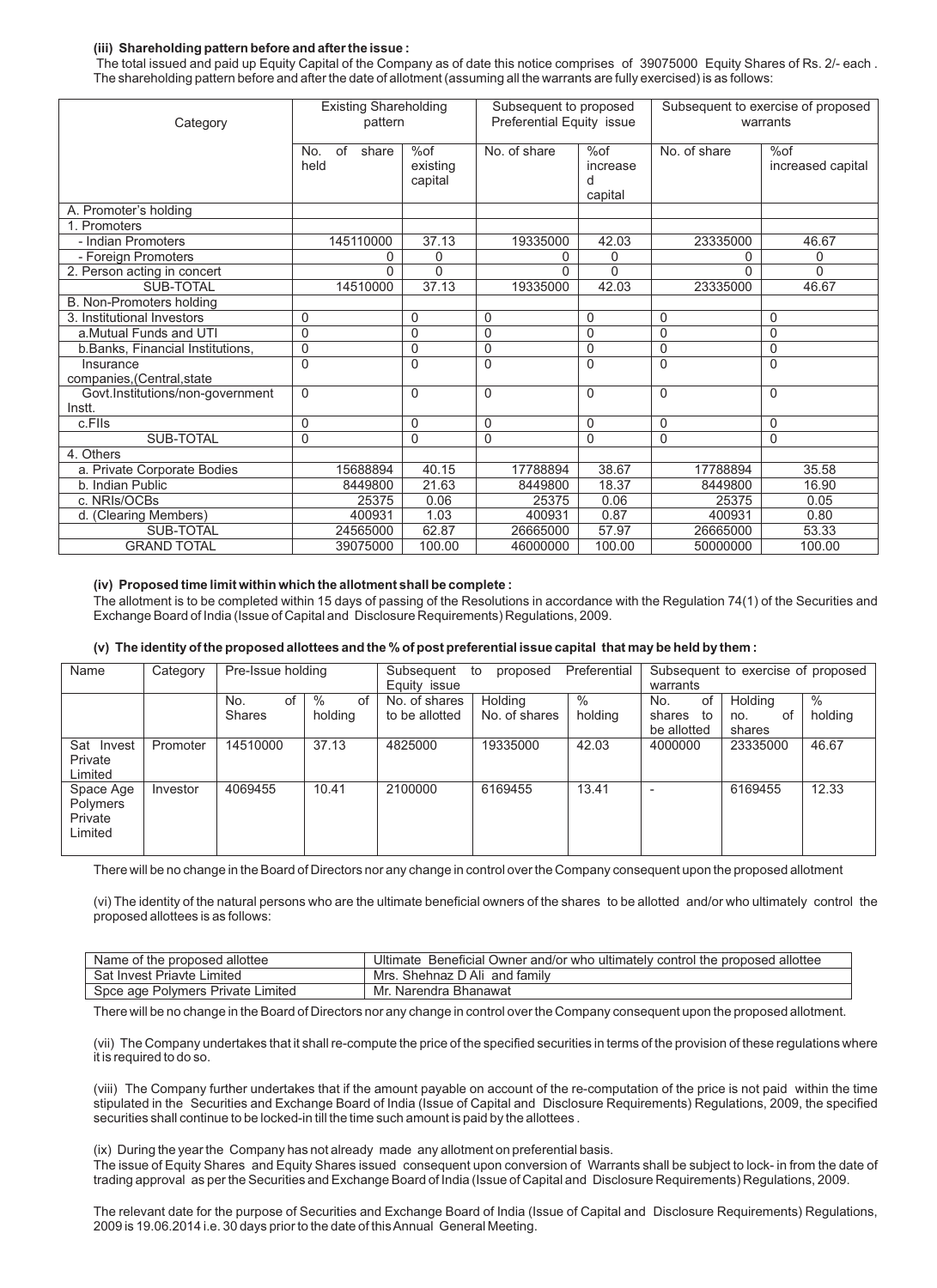Section 62 (1) (c) of the Companies Act, 2013 and the Listing Agreement with the Stock Exchange, provides, inter alia, that where it is proposed to increase the subscribed capital of the Company by allotment of further shares, such further Shares shall be offered to the persons, who at the date of offer are holders of the Equity Shares of the company in proportion to the capital paid-up on those Shares as of that date, unless the Shareholders in a General Meeting decides otherwise. The Special Resolutions seek the consents of the Members authorizing the Board of Directors, to issue, allot the shares by way of preferential issue of Warrants and issue Equity Shares consequent upon conversion of the above warrants as may be required in terms of issue.

The Auditors' Certificate for the issue price etc. and other relevant papers/ certificates are available for inspection by the members of the Company during the office hours from 10 AM to 1.30 PM on all working days at the registered office of the Company till the date of this Annual general meeting.

Your Directors are of the view that the proposed issue and allotment will be in the benefit of the shareholders of the Company. Your directors also consider the basis of allotment of the warrants in the manner stated hereinabove as fair. The Board of directors recommends the resolutions set out at item no. 6 & 7 of the accompanying notice for the approval of the Members.

None of the Directors and the Manager, key managerial personnel or their relatives except Mrs. Shehnaz D Ali and Mr. Asad Daud are concerned or interested, financial or otherwise in any way in passing of these resolutions.

## **Item no.8**

The Company is engaged in the business of global trading and to expand further globally it has identified a Company viz; Genext Venture FZC situated at UAE engaged in the global trading. The Company thinks through acquisition of some stake in Genext Venture FZC it can provide momentum to its plan of expansion.

Pursuant to the provision of the section 186 of the Companies Act, 2013 the Company cannot directly or indirectly acquire by way of subscription, purchase or otherwise, the securities of any other body corporate exceeding sixty percent of its paid up share capital, free reserves and securities premium account or one hundred per cent of its free reserves and securities premium account, whichever is more.

The investment proposed to be made to the extent of Rs. 500 lakhs in one or more tranches from time to time exceeds the limit as specified in the above section and the same requires prior approval by means of a special resolution passed at a general meeting.

The investment proposed to be made will be out of the internal accruals and/or proceeds by issue of further capital in your Company .

In view of this the Directors recommend a special resolution as set out at item no. 8 of the accompanying Notice for the approval of the members**.**

None of the Directors except Mrs. Shehnaz D. Ali and Mr. Asad Daud, key managerial personnel and their relatives of the Company is interested or concerned in any way in passing of this resolution.

41, B- Wing , Mittal Tower Nariman Point ,Mumbai - 400 021 **Harikant Turgalia**  Dated : 19.06.2014 Wholetime Director

**Registered Office : By Order of the Board of Directors** 

Brief resume and other information in respect of Directors seeking appointment/ re-appointment at the Annual General Meeting pursuant to Clause 49 of the Listing Agreement :

## **(A) Mr. Harikant Turgalia :**

Mr. Harikant Turgalia aged about 52 years is a Commerce Graduate. .

He is director in the Company since 2001.

He is a member of the Audit Committee and Stakeholders Relationship Committee of the Board of Directors of the Company.

Nature of expertise in specific functional area : Accounts and Finance.

He is a director in Sat E-Com Limited and Aeroflex International Limited and he is not Chairman /Member of the Committee(s) of Board of Directors of any other Company .

He does not hold any share of the Company as on the date of this Notice.

## **(B) Mr. Asad Daud :**

Mr. Asad Daud aged about 24 years is a Commerce Graduate and MSc in Accounting and Finance from London School of Economics, London, U.K. He is Wholetime Director of Sah Polymers Limited and looking after finance, accounts and other commercial activities of that Company.

He is director in the Company since 2014.

He is not a member of any committee of the Company.

Nature of expertise in specific functional area : Accounts, audit, taxation and finance.

He is a director in the following companies :

(a)Sah Polymers Limited (b) Genext Students Limited (c) Supply Chain Exchange Limited (d) Italica Furniture Private Limited (e) Lion Houseware Private Limited (f) Aflex Invest Private Limited (h) Safe Polymer Private Limited (i) Sat Invest Private Limited.

He is not Chairman /Member of the Committee in more than 10 companies.

He is relative of Mrs. Shehnaz D Ali, Wholetime Director of the Company.

He does not hold any share of the Company as on the date of this Notice.

## **(C) Mr. Virendra Hansnath Maurya:**

Mr. Virendra Hansnath Maurya aged about 32 years is a Commerce Graduate.

He is director in the Company since 2010.

He is a member of the Nomination and Remuneration Committee of the Board of Directors of the Company.

Nature of expertise in specific functional area : Accounts.

He is not a director in any other Company. Hence he is not Chairman /Member of the Committee in more than 10 Companies. He does not hold any share of the Company as on the date of this Notice.